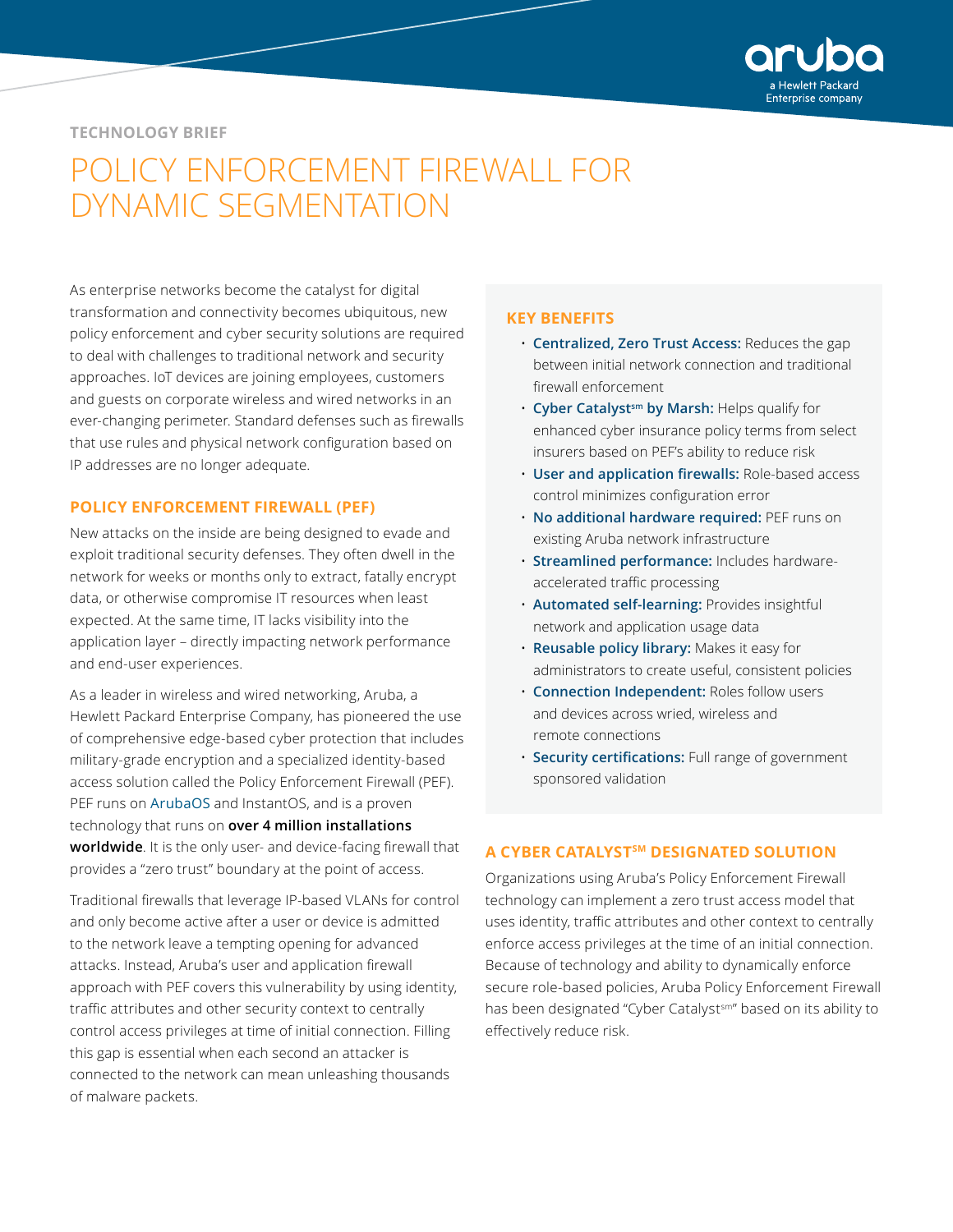

#### **ArubaOS dashboard view: Visibility into 3000+ applications**

#### **SIMPLE AND SECURE NETWORK ACCESS**

PEF is also the underlying technology that enables Dynamic Segmentation, a key technical solution within Aruba's Experience Edge that simplifies and secures wired and wireless networks. Through user and application controls, IT can eliminate the need to add VLANs, SSIDs, or ACLs – dramatically reducing complexity.

PEF's application visibility feature enables network administrators to gain rich insight into the applications that are running on the network – and who is using them. [WebCC](https://www.arubanetworks.com/assets/ds/DS_WebCC.pdf) is a subscription-based add-on feature that enhances PEF by including URL filtering, IP reputation and geo-location filtering.

# **STRONG AUTHENTICATION AND ROLE-BASED CONTROL FOR ZERO TRUST PROTECTION**

To start, during the network sign-on process the identity of each user or device is verified via integration with Active Directory (AD), RADIUS, LDAP, SQL databases, LDAP-based identity stores or guest database. Once identity is established, a role is assigned. A role is a logical grouping of permissions that include application access rights and inter-user or device communication.

The value of associating a user with a role is that if a user's security context changes (e.g. the device is compromised) the access permissions can be immediately changed by simply assigning a new, more restrictive role without requiring network re-configuration.

Once the role of the user or device is assigned, policies are applied based on an organization's protection priorities. These policies follow the user throughout the network and are applied uniformly across wireless, wired and VPN connections. If devices are not registered in a directory, default policies based on the fingerprinted device type can be applied (e.g. "All television screens are given access to DNS, DHCP, and Internet-based HTTPS services but not to internal resources").

A recognized user connecting to a PEF-controlled access network will initially be assigned a role (e.g. "hospital HR manager") and it will come with a set of IT permissions. In this case, the administrator will be allowed access to only those tools and network services required for their job: email, Microsoft Office, and employee records—but not patient health care information. If the user is compromised, a new role ("potential compromise, send to quarantine") will automatically be applied and enforced.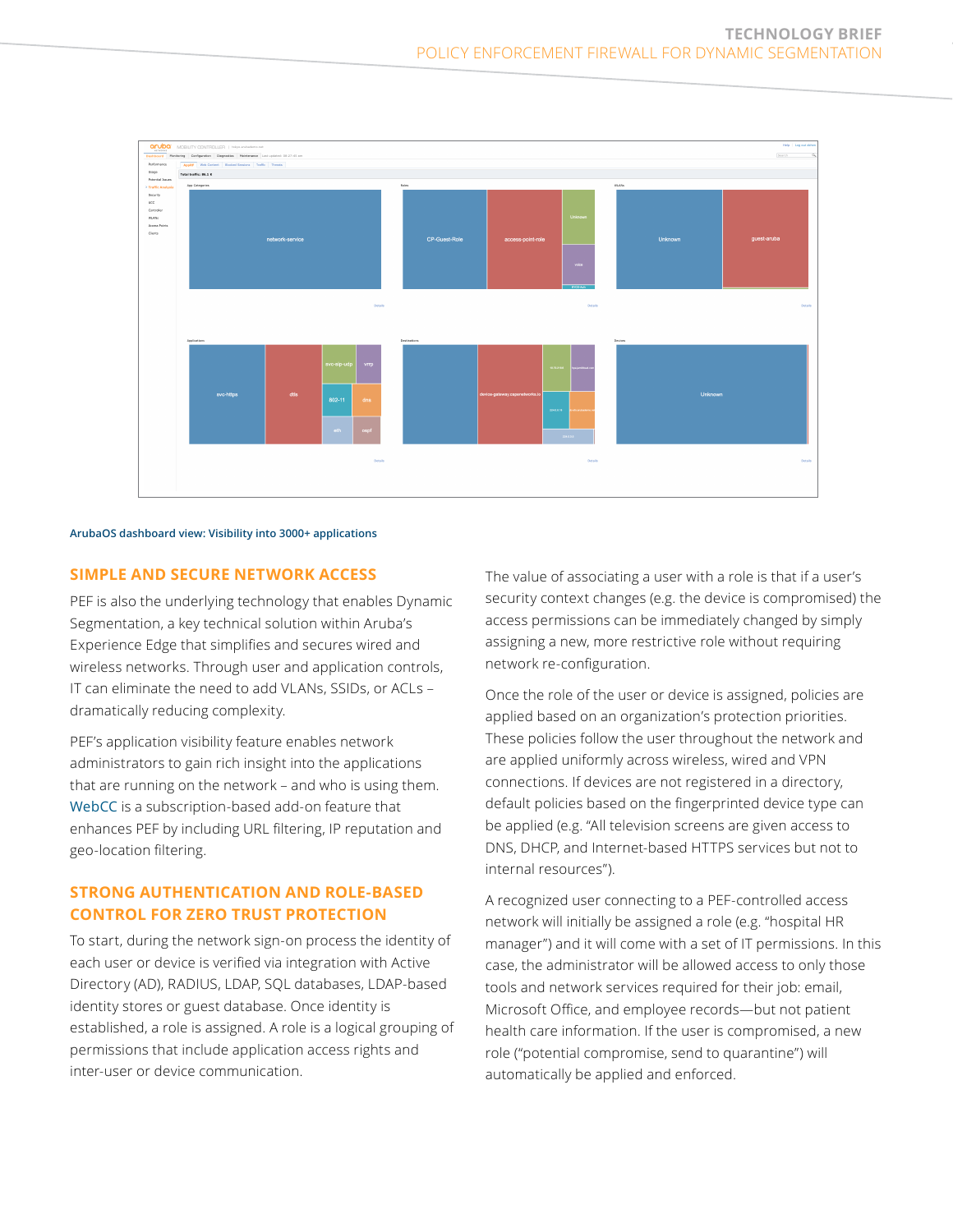As a result, PEF eliminates the arduous, manual and errorprone task of determining and changing a VLAN configuration while providing precise and real time enforcement.

And, because PEF utilizes deep packet inspection, it has **Layer 7 application awareness and recognizes over 3,000 applications**. As a result, traffic separation can be as granular as a single user or device for one specific application—a technique that is impractical with VLAN-based approaches.

#### **RICH APPLICATION VISIBILITY**

Rich application visibility with Deep Packet Inspection (DPI) can be used to troubleshoot application performance in real-time, set global policies, and plan for future growth.

The built-in dashboard gives IT a simple, powerful view of mobile application usage and performance that can be sorted by user role, application, network and other criteria:

- **Mobile applications:** Distinguish corporate applications like Box from personal applications like Apple FaceTime, even when they are running on the same mobile device.
- **Network services like Apple AirPrint and AirPlay:** Aruba optimizes IP multicast video traffic and automatically prioritizes services, and adds policy controls.
- **Web-based applications:** Many web-based applications use the same port to communicate with clients and appear as HTTP traffic. Aruba's technology resolves the destination address to identify unique applications like Facebook, Twitter, Box, WebEx and hundreds of others.
- **Encrypted applications:** For encrypted traffic, Aruba uses heuristics to look for traffic patterns and establishes a unique fingerprint to identify those applications.

# **POLICY-BASED TRAFFIC MANAGEMENT AND CONTROL**

PEF features controls that optimize traffic utilization. Role-based policies can limit the maximum amount of bandwidth consumption for a particular user or class of users, and prevents power users from monopolizing network resources.

At the same time, traffic management policies can guarantee minimum amounts of bandwidth for devices to ensure that users stay productive. PEF optimizes performance-robbing broadcast and multicast traffic to improve application performance.

Other bandwidth-hungry protocols such as mDNS, ARP and NetBIOS broadcasts can be completely filtered and confined only to specific portions of the network.

In addition, PEF provides comprehensive on-line threat intelligence to protect users and networks from malicious files and URLs in real-time. Policies can be enforced based on URL filtering, IP reputation, and geolocation (WebCC subscription), as well as user-role or device context.

## **QUALITY OF SERVICE CONTROLS**

After mobile apps are identified and visualized, access controls and policies can be applied to prioritize the performance of enterprise applications over personal ones. As mobile devices contend for Wi-Fi bandwidth, PEF protects the apps you care most about.

Network services like Apple AirPrint and AirPlay are optimized, IP multicast video traffic is automatically prioritized, and proprietary Apple FaceTime traffic and encrypted voice and video sessions like Microsoft Teams or Skype for Business are automatically identified and prioritized.

In addition, common web services like Pandora, Netflix, Google Drive, Citrix GoToMeeting, Salesforce.com and Dropbox can be prioritized over the network based on user, device and location.

PEF can apply a number of firewall security actions to traffic, including permit, drop, log or reject. Packets can also be tagged with 802.1p or DSCP markings, prioritized into multiple queues and redirected to different destinations based on protocols.

Advanced awareness of voice and video protocols permits appropriate QoS to be applied to both the control protocol and the call sessions automatically.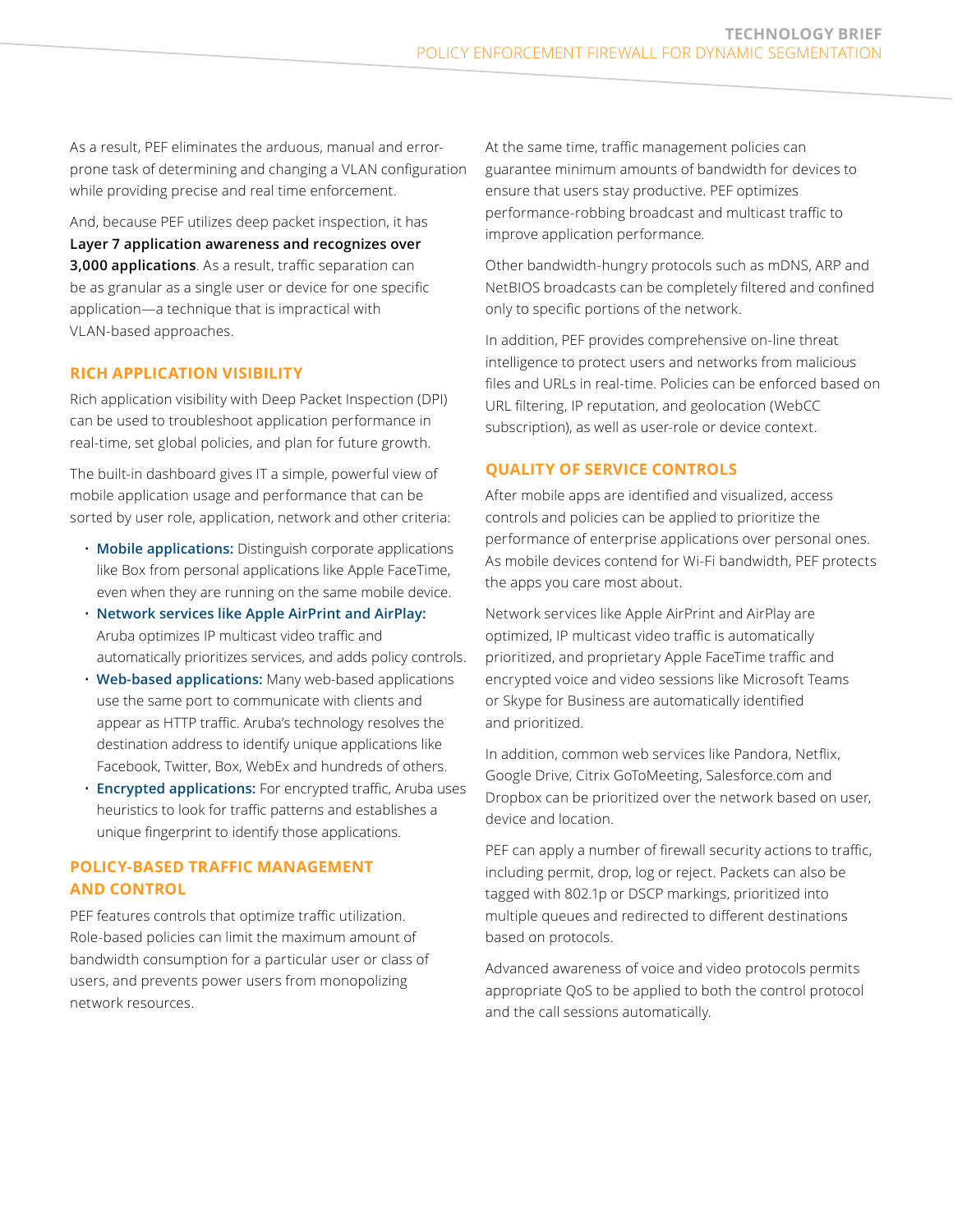

#### **Aruba UCC dashboard view**

PEF ensures that the appropriate priority level is mapped to the associated protocol. For instance, if traffic to or from a user is inconsistent with the associated QoS setting for voice, then that traffic is reclassified to the appropriate priority.

For critical unified communications (UCC) services, knowledge of call status and quality enables smarter VoIP management. AI-powered smarts with Aruba's AirMatch and ClientMatch RF optimization technologies mitigate any disruption to active sessions.

#### **OPTIMIZED EXPERIENCE FOR UCC**

With an integrated UCC dashboard, Aruba provides a simple visualization of key call quality metrics for a variety of UCC applications including Microsoft Teams, Microsoft Skype for Business, Apple FaceTime, Wi-Fi calling, Jabber/Spark and SIP.

By hovering and clicking directly on the dashboards, you can get detailed reporting and troubleshooting information, such as phone number association, call quality tracking, call detail records (CDRs) and call admission control (CAC).

The dashboard includes:

- Call Quality and Correlations These graphs displays the AP-to-Client call quality under the WLAN tab and the end-to-end quality including wired and wireless legs of the call under the End-to-End tab.
- Call Volume This graph displays the total number of calls made based on the UCC application type. For example, SIP, Lync, SCCP, H.323, NOE, SVP, VOCERA, and FaceTime.
- Devices This graph displays the breakdown of voice sessions by device type. For example, iPhone, OS X, Win 10, etc

#### **HIGH-PERFORMANCE TRAFFIC PROCESSING**

With PEF, policy enforcement does not come at the expense of performance nor require additional external hardware.

Aruba Mobility Controllers are purpose-built for high-speed processing of network traffic with dedicated hardware for control processing, network traffic processing and encryption.

The result is high-speed, low-latency policy enforcement that scales up to many thousands of users and hundreds of thousands of active sessions.

# **EXTERNAL AUTHENTICATION AND AUTHORIZATION INTERFACES**

PEF extends fine-grained control over of users from authorization and authentication servers. Controls such as automatic disconnection from the network, role reassignment, and dynamic updates of firewall policies can be enabled.

This functionality is enabled by two application programming interfaces (APIs) – IETF standard RFC 3576 and a simple yet flexible XML-based API. Both APIs allow external systems to exert user and policy control over Mobility Controllers.

A third integration interface, a syslog processor, accepts syslog messages from outside systems, processes them according to a regular-expression rule language, and then provides configurable actions such as changing a user role or placing a user on a denylist.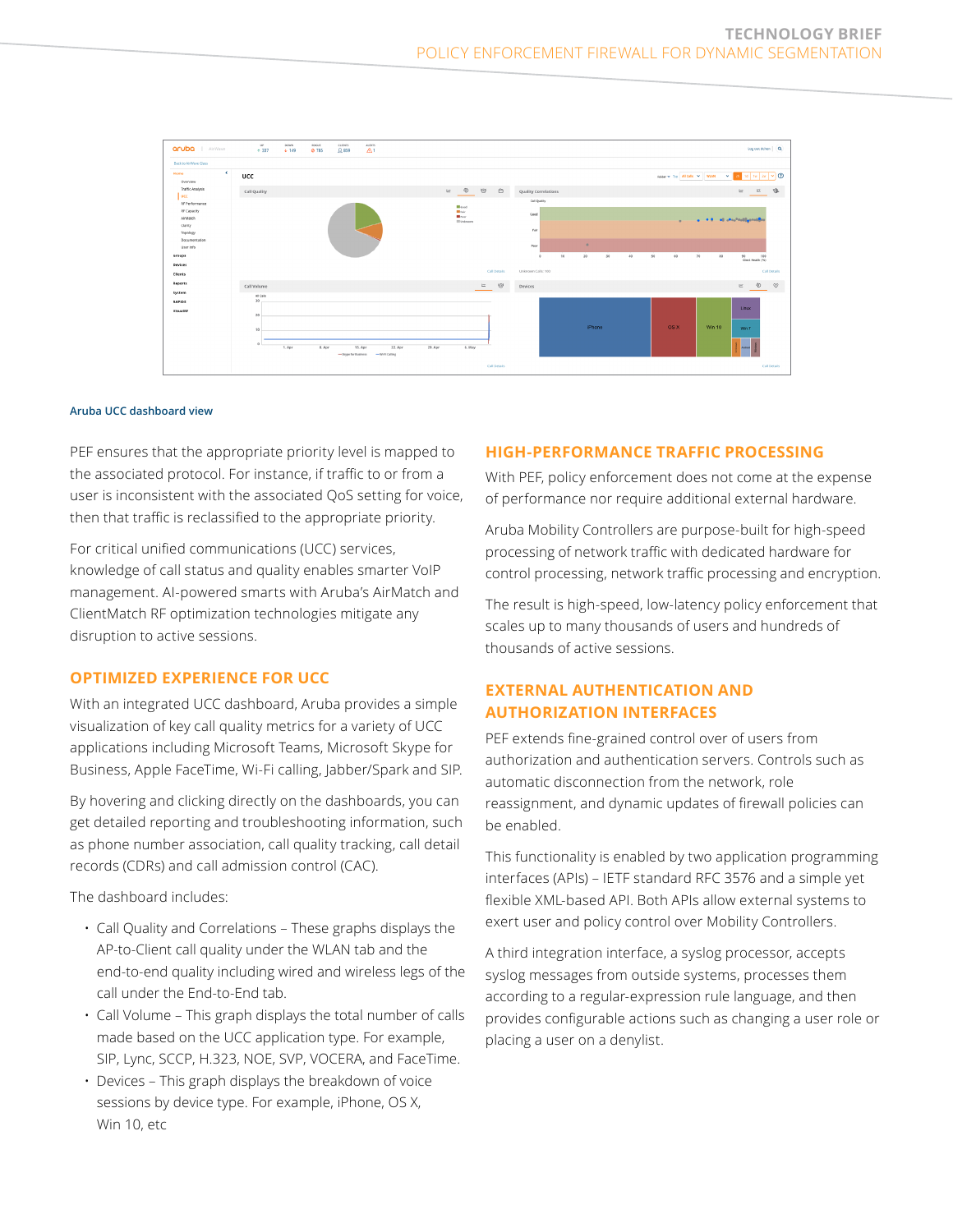## **REDUCE MEAN TIME TO ATTACK RESPONSE**

By avoiding VLAN-based network configuration to enforce controls, the resources required to implement IT access policies are dramatically reduced and attack response can be automated.

With PEF's fine-grained control, attacks on the inside that co-opt legitimate credentials and patiently expand throughout the network are effectively throttled. If the user or device has a role with a narrow set of access permissions, so will the attacker. Lateral spread is contained.

Once an attack such as data exfiltration or ransomware is detected, PEF can automatically change the permissions associated with the user or device by changing the role. Attack responses can include a range of actions from bandwidth reduction, quarantining and outright block. Attack alerts can come from any of the security products that are in an organization's security ecosystem based on simple API integrations.

## **INTEGRATION WITH CLEARPASS POLICY MANAGER**

The Policy Enforcement Firewall is a self-contained access control solution that optionally integrates with Aruba's ClearPass Policy Manager. ClearPass provides the ability to streamline the authentication and policy definition services that are delivered to PEF for centralized enforcement at scale. A key benefit of ClearPass is that it consolidates the authentication and authorization access control functions, from an individual office to a global enterprise.

ClearPass also supports the integration of policy, role enforcement and attack response with over 140 Aruba technology partner solutions from mobile device management to help desk solutions such as ServiceNow.

## **THE HIGHEST LEVEL OF SECURITY CERTIFICATION**

Aruba's Policy Enforcement Firewall (PEF) is NIAP-accredited under the Common Criteria and DoDIN-APL. PEF is also on the NATO approved product list.

#### **EASE OF IMPLEMENTATION**

To ensure that IT can easily implement and secure their environment, PEF is available as a separately licensed software option in the Aruba Operating System (AOS) for controller-based infrastructure and is included in the licensing of controller-less access points. It is also delivered to Aruba network switches through Dynamic Segmentation. No additional hardware required.

#### **SUMMARY**

Because traditional firewalls utilize VLAN-based policy enforcement after access is achieved, IT teams are struggling to keep pace with neutralizing attacks that start at time of network connection. Aruba's User firewall approach through PEF is the only access control solution built to deliver a Zero Trust boundary at point of network connection, based on the identity and role of a user or device, regardless of location, method of connection or device type.

With the granular access permissions that PEF enforces, organizations can keep compromised users and devices from participating in an attack with precision isolation and by automatically blocking or quarantining the endpoint when an attack is detected.

Because PEF is implemented as a software solution on existing Aruba network infrastructure, no additional hardware installation is required to ensure that only identified and authorized users and devices are connected to the network.